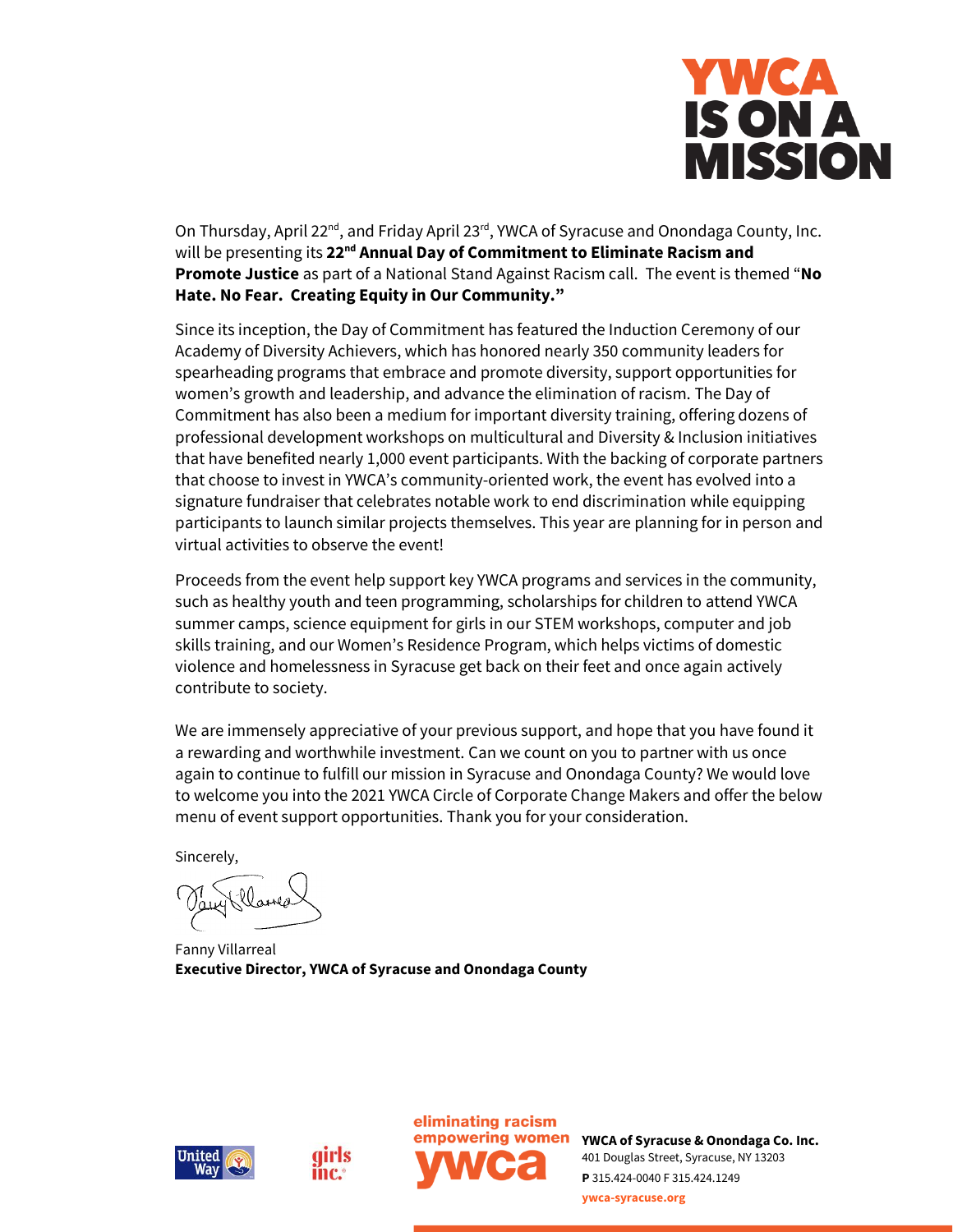

## **Event Background**

#### **We have an in person and virtual celebrations!**

To promote progress toward a more equity society, YWCA of Syracuse and Onondaga County, Inc. will hold the **22nd Annual Day of Commitment** on Thursday, April 22nd and Friday, April 23rd . Themed **"No Hate. No Fear. Creating Equity in Our Community."** The event will include a safe walk (by invitation only) to City Hall steps with a joined proclamation on **Thursday April 22nd**. On **Friday, March 23rd** we will have a Facebook live event from our YWCA Facebook page at 12noon to 1pm.

#### **Your Support Will Make a Difference!**

As one of the YWCA's two annual fundraisers, the Day of Commitment raises support that makes it possible for the organization to maintain operations like its Women's Residence Program, after school activities, teen programming, and Girls Inc. STEMoriented summer camps. With your event sponsorship, YWCA will be able to bolster programming that supports women, increase equity and racial justice, help girls grow up to be **strong, smart and bold,** and foster values in our youth that will promote healthy relationships and overall well-being throughout our neighborhoods and communities.

Through your corporate investment, you will be demonstrating a commitment to advancing local efforts to eliminate the racism and discrimination that cause divisive inequality and keep opportunity from being accessed by all. You will also help sustain a historic organization making a crucial difference in Syracuse and Onondaga County.

# **"No Hate, No Fear: Creating Equity in Our Community"**

Thank you for your partnership!







**YWCA of Syracuse & Onondaga Co. Inc.** 401 Douglas Street, Syracuse, NY 13203 **P** 315.424-0040 F 315.424.1249 **ywca-syracuse.org**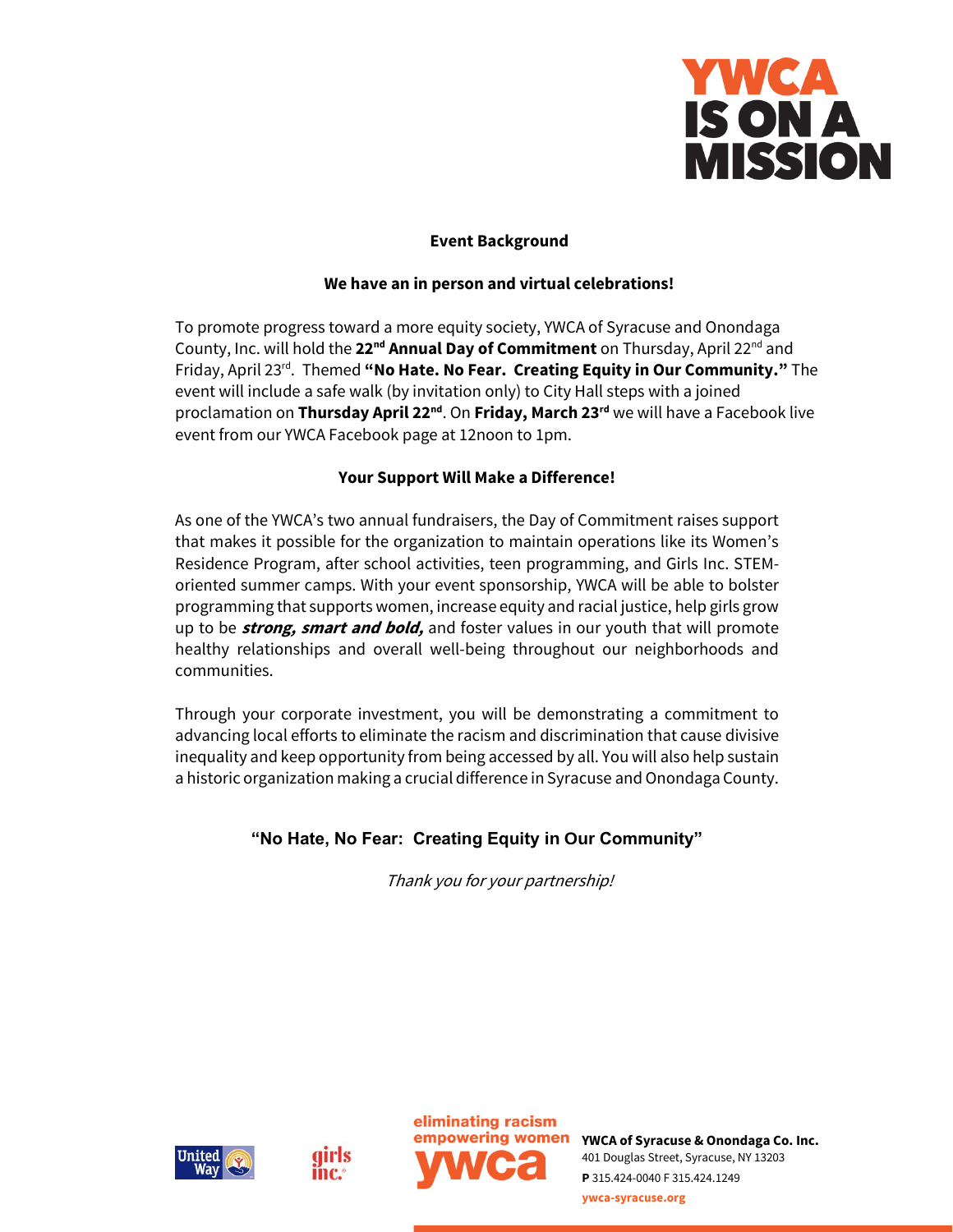

# **"No Hate, No Fear: Creating Equity in Our Community"**

Thursday, April 22<sup>nd "</sup>Walk and Joined Proclamation" Friday, April 23rd Facebook live event

# **Day of Commitment Partnership Opportunities**

# **\$10,000 "Event Champion" (Exclusive sponsorship level; limited to 1 corporation)**

# **"No Hate, No Fear: Creating an Equity Community"**

- Title sponsor logo on all marketing material
- Opportunity to provide Welcome Remarks (up to 5 minutes)
- Title sponsor logo on T-Shirts (utilized for the walk)
- Title sponsor logo in all virtual event signage
- Title sponsor logo in all events related social media
- Title sponsor logo on events web pages

## **\$8,000 "Equity Commitment (2 available)**

- Sponsor logo on all marketing material
- Special mention at events
- Sponsor Logo on T-Shirts (utilized for Walk)
- Sponsor mention for all Media releases
- Sponsor logo on e-news (1, 500 plus subscribers) in April, May, and June.
- Sponsor logo on all virtual event signage
- Sponsor logo in all event related social media
- Sponsor logo on events web pages

#### **\$5,000 "Community Visionary"**

- Sponsor logo on all marketing materials
- Sponsor logo on e-news (1, 500 plus subscribers) in April, May, and June.
- Sponsor logo on all virtual event signage
- Sponsor logo in all event related social media
- Sponsor logo on events web pages

#### **\$2,500 "Empowerment Partner"**

- Sponsor logo on all marketing materials
- Sponsor logo on all virtual event signage
- Sponsor logo in all event related social media
- Sponsor logo on events web pages

#### **\$1,000 "Progress Ally"**

- Sponsor logo on all marketing materials
- Sponsor logo on events web pages

qirls

inc.





**empowering women** YWCA of Syracuse & Onondaga Co. Inc. 401 Douglas Street, Syracuse, NY 13203 **P** 315.424-0040 F 315.424.1249

**ywca-syracuse.org**